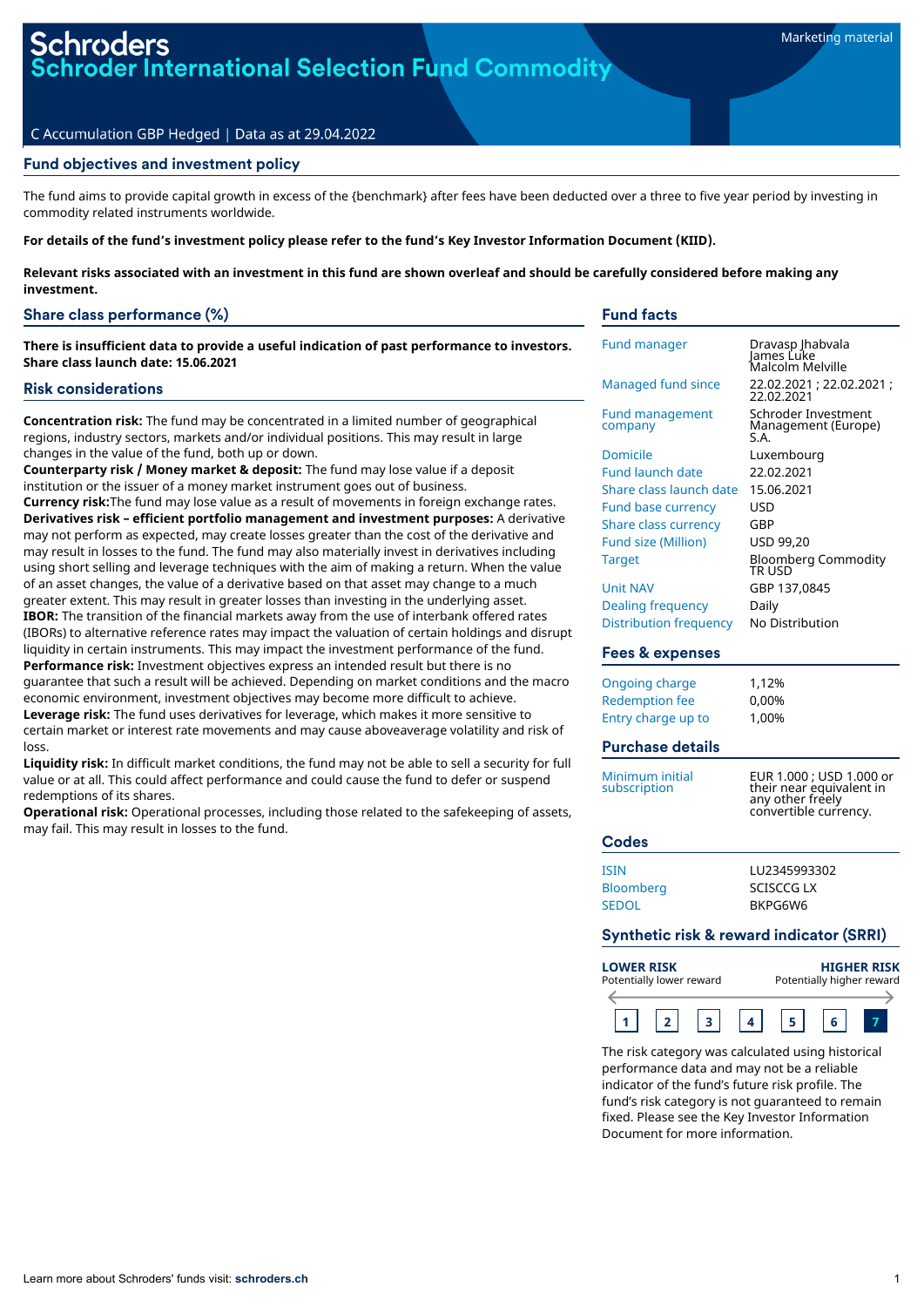# roders **Schroder International Selection Fund Commodity**

# C Accumulation GBP Hedged | Data as at 29.04.2022

## Asset allocation

### Source: Schroders. Top holdings and asset allocation are at fund level.







# Top 10 holdings (%)

| <b>Holding name</b> | %    |
|---------------------|------|
| Natural Gas         | 11,7 |
| <b>Brent Crude</b>  | 10,2 |
| Gold                | 9,9  |
| <b>WTI Crude</b>    | 9,0  |
| Corn                | 7,7  |
| Wheat               | 6,6  |
| Silver              | 5,2  |
| Soybeans            | 4,7  |
| Soybean Oil         | 3,5  |
| Gas Oil             | 3,3  |

### Contact information

Schroder Investment Management (Switzerland) AG Central 2 Zurich Switzerland CH-8001 Tel: +41 (0)44 250 11 11 Fax: +41 (0)44 250 13 12

For your security, communications may be taped or monitored.

### Information relating to changes in fund manager, investment objective, benchmark and corporate action information

Some performance differences between the fund and the benchmark may arise because the fund performance is calculated at a different valuation point from the benchmark.

#### **Benchmarks:**

The investment manager invests on a discretionary basis and there are no restrictions on the extent to which the fund's portfolio and performance may deviate from the benchmark. The investment manager will invest in companies or sectors not included in the benchmark in order to take advantage of specific investment opportunities.